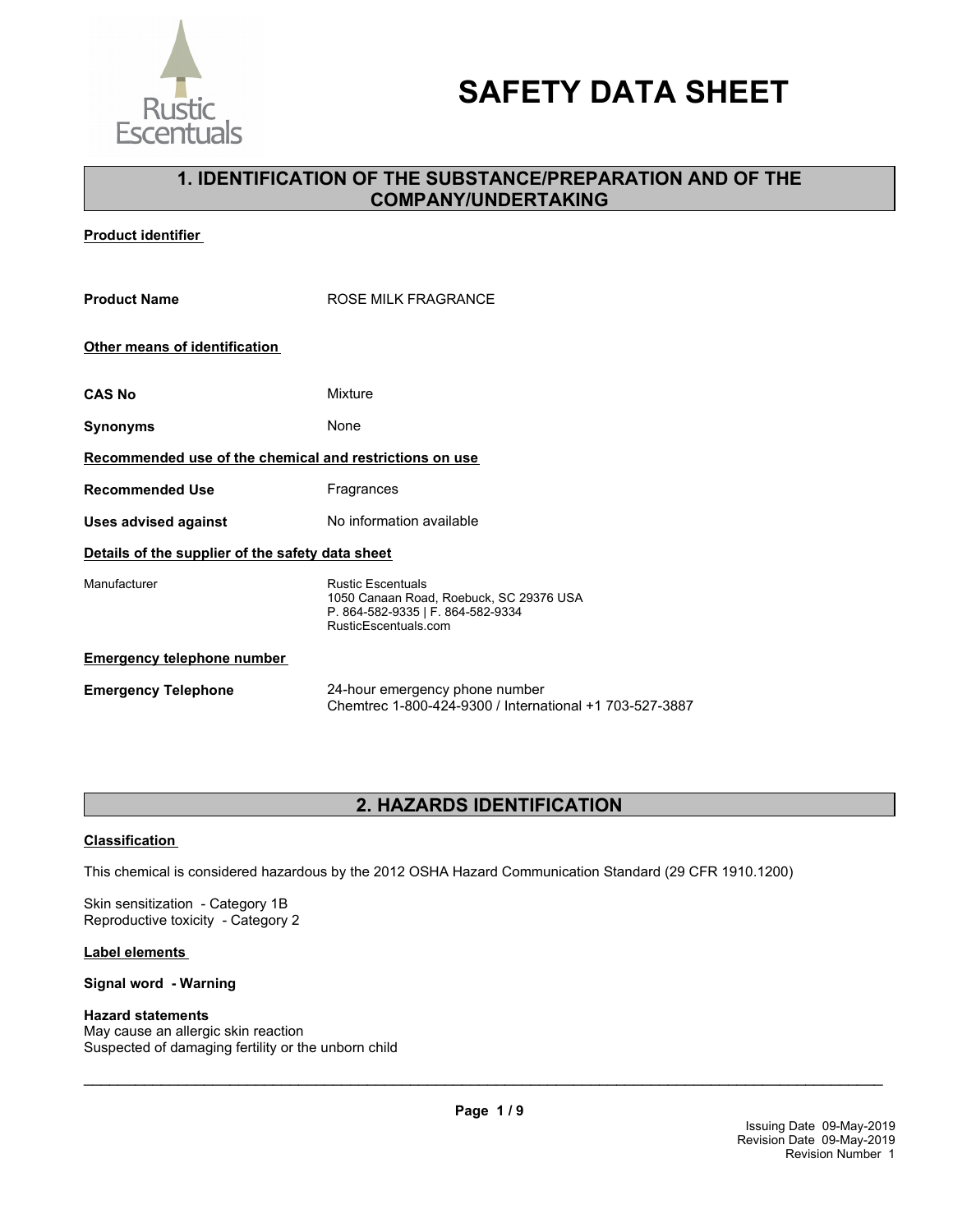

**Appearance** clear liquid **Physical State @20°C** liquid

 $\_$  ,  $\_$  ,  $\_$  ,  $\_$  ,  $\_$  ,  $\_$  ,  $\_$  ,  $\_$  ,  $\_$  ,  $\_$  ,  $\_$  ,  $\_$  ,  $\_$  ,  $\_$  ,  $\_$  ,  $\_$  ,  $\_$  ,  $\_$  ,  $\_$  ,  $\_$  ,  $\_$  ,  $\_$  ,  $\_$  ,  $\_$  ,  $\_$  ,  $\_$  ,  $\_$  ,  $\_$  ,  $\_$  ,  $\_$  ,  $\_$  ,  $\_$  ,  $\_$  ,  $\_$  ,  $\_$  ,  $\_$  ,  $\_$  ,

**Odor** Characteristic

#### **Precautionary Statements**

Obtain special instructions before use Do not handle until all safety precautions have been read and understood Wear protective gloves/protective clothing/eye protection/face protection Avoid breathing dust/fume/gas/mist/vapors/spray Contaminated work clothing must not be allowed out of the workplace

IF exposed or concerned: Get medical advice/attention Specific treatment (see supplemental first aid instructions on this label) IF ON SKIN: Wash with plenty of water and soap If skin irritation or rash occurs: Get medical advice/attention Wash contaminated clothing before reuse

#### **Precautionary Statements - Storage**

Store locked up

#### **Precautionary Statements - Disposal**

Dispose of contents/container to an approved waste disposal plant

#### **Hazards not otherwise classified (HNOC)**

Not applicable

#### **Other Information**

May be harmful if swallowed Causes mild skin irritation Toxic to aquatic life with long lasting effects Toxic to aquatic life

**Unknown acute toxicity** 52.4085 % of the mixture consists of ingredient(s) of unknown toxicity

# **3. COMPOSITION/INFORMATION ON INGREDIENTS**

#### **Substance**

| Chemical name                     | CAS No        | Weight-%  | Trade secret |
|-----------------------------------|---------------|-----------|--------------|
| <b>BENZYL BENZOATE</b>            | 120-51-4      | $10 - 20$ | $\star$      |
| ALDEHYDE C-16                     | 77-83-8       | $1 - 10$  | $\star$      |
| PHENYL ETHYL ALCOHOL              | $60 - 12 - 8$ | $1 - 10$  | $\star$      |
| <b>OXYPHENYLON</b>                | 5471-51-2     | $1 - 10$  | $\star$      |
| DIMETHYL BENZYL CARBINYL BUTYRATE | 10094-34-5    | $1 - 10$  | $\star$      |
| <b>ETHYL VANILLIN</b>             | 121-32-4      | $1 - 10$  | $\star$      |
| ALDEHYDE C-14                     | 104-67-6      | $1 - 10$  | $\star$      |
| <b>VANILLIN</b>                   | 121-33-5      | $1 - 10$  | $\star$      |
| <b>VELTOL PLUS</b>                | 4940-11-8     | $1 - 10$  | $\star$      |
| <b>IONONE ALPHA REGULAR</b>       | 127-41-3      | $1 - 10$  | $\star$      |
| ETHYL BUTYRATE                    | 105-54-4      | $1 - 10$  | $\star$      |
| B.H.T.                            | 128-37-0      | $<$ 1     | $\star$      |
| <b>CITRONELLOL</b>                | 106-22-9      | <1        | $\star$      |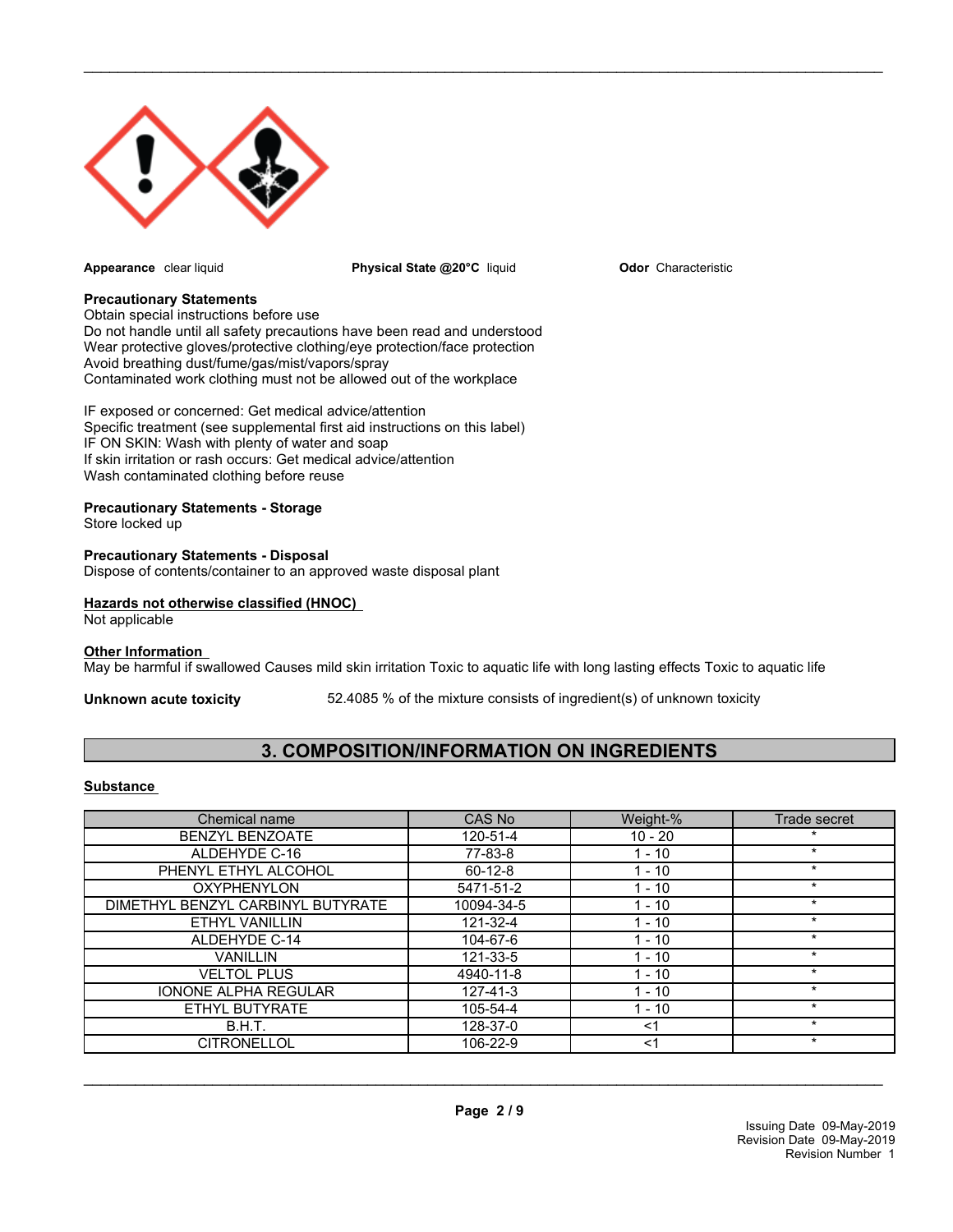| <b>GERANIOL</b>           | 106-24-1   | <1    | $\star$ |
|---------------------------|------------|-------|---------|
| <b>EXALTOLIDE TOTAL</b>   | 106-02-5   | <1    | $\star$ |
| <b>METHYL CINNAMATE</b>   | 103-26-4   | <1    |         |
| <b>ALLYL HEPTOATE</b>     | 142-19-8   | <1    |         |
| DAMASCONE DELTA           | 57378-68-4 | <1    | *       |
| DAMASCONE BETA            | 23726-91-2 | <1    |         |
| <b>BENZALDEHYDE</b>       | 100-52-7   | <1    | $\star$ |
| GALAXOLIDE 50 IPM         | 1222-05-5  | <1    | $\star$ |
| <b>HYDROXYCITRONELLAL</b> | 107-75-5   | <1    |         |
| TONALID                   | 1506-02-1  | <1    | $\star$ |
| LINALOOL                  | 78-70-6    | $<$ 1 | $\star$ |

 $\_$  ,  $\_$  ,  $\_$  ,  $\_$  ,  $\_$  ,  $\_$  ,  $\_$  ,  $\_$  ,  $\_$  ,  $\_$  ,  $\_$  ,  $\_$  ,  $\_$  ,  $\_$  ,  $\_$  ,  $\_$  ,  $\_$  ,  $\_$  ,  $\_$  ,  $\_$  ,  $\_$  ,  $\_$  ,  $\_$  ,  $\_$  ,  $\_$  ,  $\_$  ,  $\_$  ,  $\_$  ,  $\_$  ,  $\_$  ,  $\_$  ,  $\_$  ,  $\_$  ,  $\_$  ,  $\_$  ,  $\_$  ,  $\_$  ,

\*The exact percentage (concentration) of composition has been withheld as a trade secret.

# **4. FIRST AID MEASURES**

#### **Description of first aid measures**

| <b>Inhalation</b> | Remove to fresh air.                                                                                                    |
|-------------------|-------------------------------------------------------------------------------------------------------------------------|
| Eye contact       | Rinse thoroughly with plenty of water for at least 15 minutes, lifting lower and upper eyelids.<br>Consult a physician. |

### **Skin contact** Wash skin with soap and water.

**Ingestion Clean mouth with water and drink afterwards plenty of water.** 

#### **Most important symptoms and effects, both acute and delayed**

**Symptoms** No information available.

#### **Indication of any immediate medical attention and special treatment needed**

**Note to physicians** Treat symptomatically.

## **5. FIRE-FIGHTING MEASURES**

| <b>Suitable Extinguishing Media</b>                                                                       | Use extinguishing measures that are appropriate to local circumstances and the<br>surrounding environment.                            |  |
|-----------------------------------------------------------------------------------------------------------|---------------------------------------------------------------------------------------------------------------------------------------|--|
| Unsuitable extinguishing media                                                                            | CAUTION: Use of water spray when fighting fire may be inefficient.                                                                    |  |
| Specific hazards arising from the<br>chemical                                                             | No information available.                                                                                                             |  |
| <b>Explosion data</b><br>Sensitivity to Mechanical Impact None.<br><b>Sensitivity to Static Discharge</b> | None.                                                                                                                                 |  |
| Special protective equipment for<br>fire-fighters                                                         | Firefighters should wear self-contained breathing apparatus and full firefighting turnout<br>gear. Use personal protection equipment. |  |

# **6. ACCIDENTAL RELEASE MEASURES**

**Personal precautions, protective equipment and emergency procedures**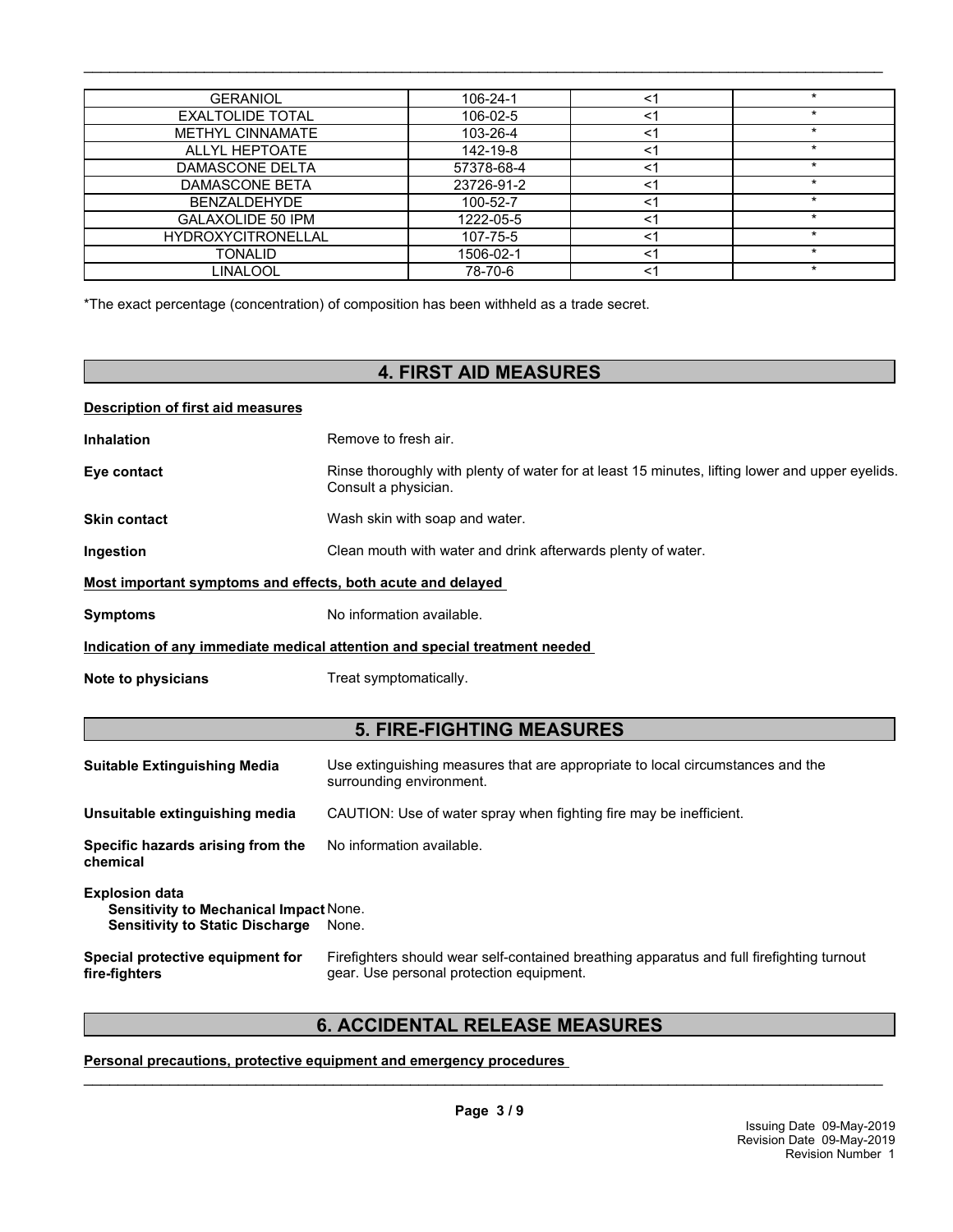| <b>Personal precautions</b>                          | Ensure adequate ventilation.                                                         |  |
|------------------------------------------------------|--------------------------------------------------------------------------------------|--|
| <b>Environmental precautions</b>                     |                                                                                      |  |
| <b>Environmental precautions</b>                     | See Section 12 for additional Ecological Information.                                |  |
| Methods and material for containment and cleaning up |                                                                                      |  |
| <b>Methods for containment</b>                       | Prevent further leakage or spillage if safe to do so.                                |  |
| Methods for cleaning up                              | Pick up and transfer to properly labeled containers.                                 |  |
| <b>Prevention of secondary hazards</b>               | Clean contaminated objects and areas thoroughly observing environmental regulations. |  |

 $\_$  ,  $\_$  ,  $\_$  ,  $\_$  ,  $\_$  ,  $\_$  ,  $\_$  ,  $\_$  ,  $\_$  ,  $\_$  ,  $\_$  ,  $\_$  ,  $\_$  ,  $\_$  ,  $\_$  ,  $\_$  ,  $\_$  ,  $\_$  ,  $\_$  ,  $\_$  ,  $\_$  ,  $\_$  ,  $\_$  ,  $\_$  ,  $\_$  ,  $\_$  ,  $\_$  ,  $\_$  ,  $\_$  ,  $\_$  ,  $\_$  ,  $\_$  ,  $\_$  ,  $\_$  ,  $\_$  ,  $\_$  ,  $\_$  ,

# **7. HANDLING AND STORAGE**

**Precautions for safe handling Advice on safe handling** Handle in accordance with good industrial hygiene and safety practice. **Conditions for safe storage, including any incompatibilities Storage Conditions** Keep containers tightly closed in a dry, cool and well-ventilated place.

# **8. EXPOSURE CONTROLS/PERSONAL PROTECTION**

### **Control parameters**

**Exposure Limits** The following ingredients are the only ingredients of the product above the cut-off level (or level that contributes to the hazard classification of the mixture) which have an exposure limit applicable in the region for which this safety data sheet is intended or other recommended limit. At this time, the other relevant constituents have no known exposure limits from the sources listed here.

| Chemical name | ACGIH TLV                         | OSHA PEL                           | NIOSH IDLH               |
|---------------|-----------------------------------|------------------------------------|--------------------------|
| B.H.T.        | TWA: $2 \text{ mg/m}^3$ inhalable | (vacated) TWA: $10 \text{ mg/m}^3$ | TWA: $10 \text{ mg/m}^3$ |
| 128-37-0      | fraction and vapor                |                                    |                          |

### **Appropriate engineering controls**

| <b>Engineering controls</b> | Showers<br>Eyewash stations<br>Ventilation systems. |
|-----------------------------|-----------------------------------------------------|
|                             |                                                     |

#### **Individual protection measures, such as personal protective equipment**

| <b>Eye/face protection</b>            | No special protective equipment required.                                                                                                                                   |
|---------------------------------------|-----------------------------------------------------------------------------------------------------------------------------------------------------------------------------|
| Skin and body protection              | No special protective equipment required.                                                                                                                                   |
| <b>Respiratory protection</b>         | No protective equipment is needed under normal use conditions. If exposure limits are<br>exceeded or irritation is experienced, ventilation and evacuation may be required. |
| <b>General hygiene considerations</b> | Handle in accordance with good industrial hygiene and safety practice.                                                                                                      |

**Page 4 / 9**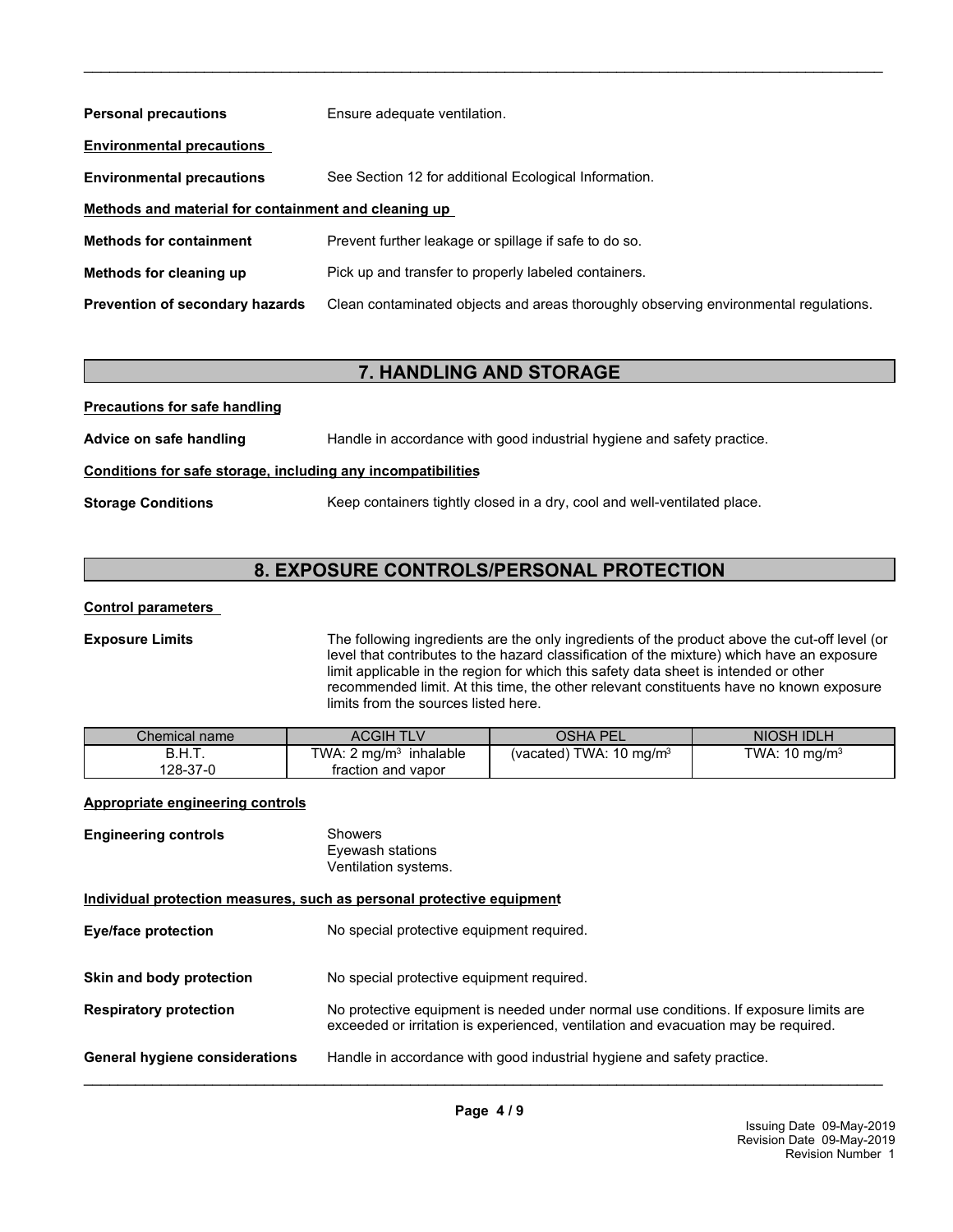

# **9. PHYSICAL AND CHEMICAL PROPERTIES**

 $\_$  ,  $\_$  ,  $\_$  ,  $\_$  ,  $\_$  ,  $\_$  ,  $\_$  ,  $\_$  ,  $\_$  ,  $\_$  ,  $\_$  ,  $\_$  ,  $\_$  ,  $\_$  ,  $\_$  ,  $\_$  ,  $\_$  ,  $\_$  ,  $\_$  ,  $\_$  ,  $\_$  ,  $\_$  ,  $\_$  ,  $\_$  ,  $\_$  ,  $\_$  ,  $\_$  ,  $\_$  ,  $\_$  ,  $\_$  ,  $\_$  ,  $\_$  ,  $\_$  ,  $\_$  ,  $\_$  ,  $\_$  ,  $\_$  ,

#### **Information on basic physical and chemical properties**

| Physical State @20°C    | liquid                   |
|-------------------------|--------------------------|
| Appearance              | clear liquid             |
| Odor                    | Characteristic           |
| <b>Color</b>            | Light Yellow - Yellow    |
| <b>Odor threshold</b>   | No information available |
| <b>Specific gravity</b> | 0.9770-0.9970            |
| <b>Refractive Index</b> | 1.4817-1.5017            |
|                         |                          |

| <b>Property</b>                  | <b>Values</b>            |
|----------------------------------|--------------------------|
| pН                               | No data available        |
| Melting point / freezing point   | No data available        |
| Boiling point / boiling range    | > 35 °C / 95 °F          |
| <b>Flash point</b>               | 94 °C / 202 °F           |
| <b>Evaporation rate</b>          | No data available        |
| Flammability (solid, gas)        | No data available        |
| <b>Flammability Limit in Air</b> |                          |
| <b>Upper flammability limit:</b> | No data available        |
| Lower flammability limit:        | No data available        |
| Vapor pressure                   | No data available        |
| Vapor density                    | No data available        |
| <b>Relative density</b>          | No data available        |
| <b>Water solubility</b>          | No data available        |
| Solubility in other solvents     | No data available        |
| <b>Partition coefficient</b>     | No data available        |
| <b>Autoignition temperature</b>  | No data available        |
| <b>Decomposition temperature</b> | No data available        |
| <b>Kinematic viscosity</b>       | No data available        |
| <b>Dynamic viscosity</b>         | No data available        |
| <b>Explosive properties</b>      | No information available |
| <b>Oxidizing properties</b>      | No information available |
| <b>Softening point</b>           | No information available |
| Molecular weight                 | No information available |
| VOC Content (%)                  | No information available |
| <b>Density VALUE</b>             | No information available |
| <b>Bulk density</b>              | No information available |
|                                  |                          |

# **10. STABILITY AND REACTIVITY**

| <b>Reactivity</b>                                                       | No information available.                 |
|-------------------------------------------------------------------------|-------------------------------------------|
| <b>Chemical stability</b>                                               | Stable under normal conditions.           |
| <b>Possibility of hazardous reactions</b> None under normal processing. |                                           |
| <b>Conditions to avoid</b>                                              | None known based on information supplied. |
| Incompatible materials                                                  | None known based on information supplied. |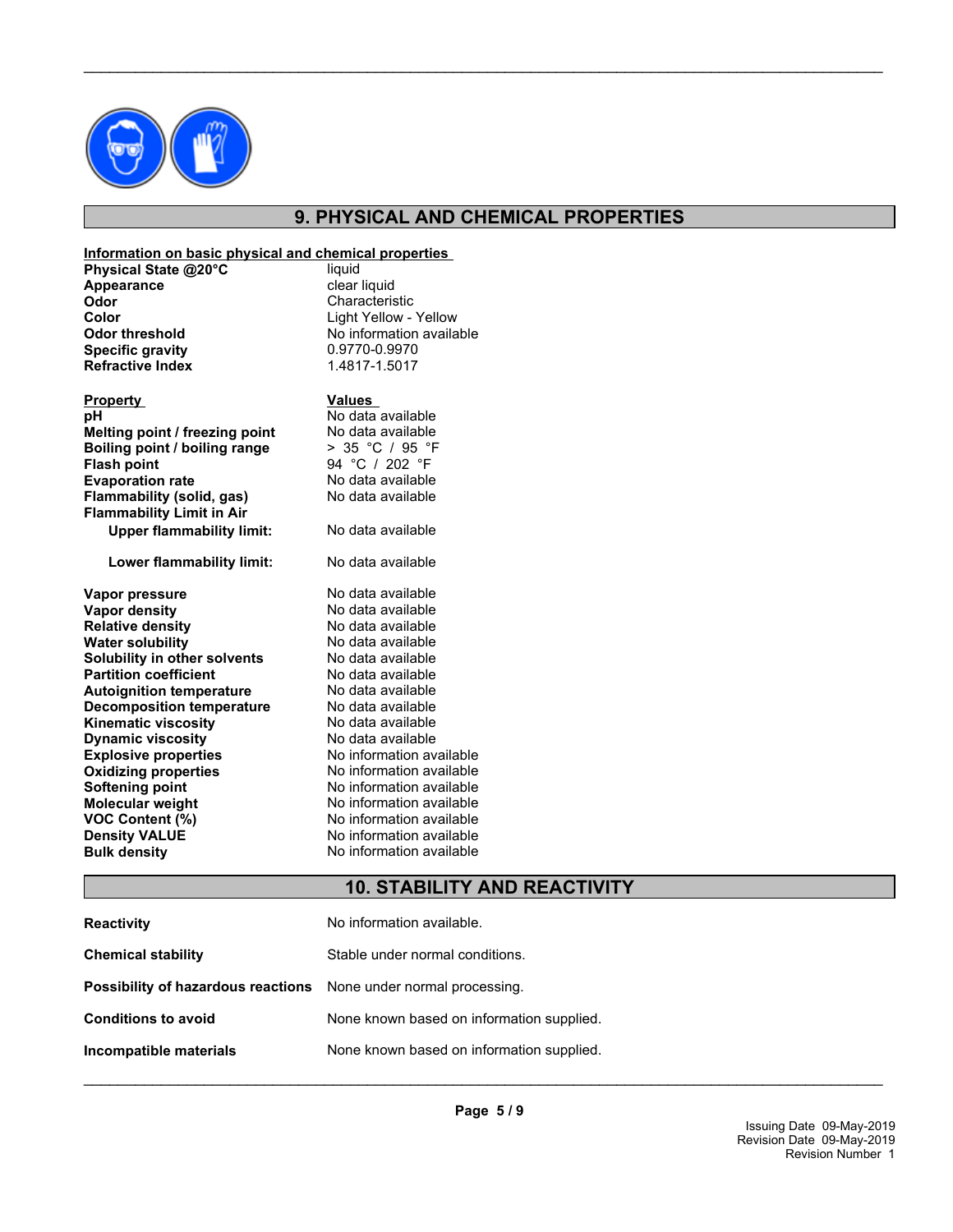**Hazardous decomposition products** None known based on information supplied.

# **11. TOXICOLOGICAL INFORMATION**

 $\_$  ,  $\_$  ,  $\_$  ,  $\_$  ,  $\_$  ,  $\_$  ,  $\_$  ,  $\_$  ,  $\_$  ,  $\_$  ,  $\_$  ,  $\_$  ,  $\_$  ,  $\_$  ,  $\_$  ,  $\_$  ,  $\_$  ,  $\_$  ,  $\_$  ,  $\_$  ,  $\_$  ,  $\_$  ,  $\_$  ,  $\_$  ,  $\_$  ,  $\_$  ,  $\_$  ,  $\_$  ,  $\_$  ,  $\_$  ,  $\_$  ,  $\_$  ,  $\_$  ,  $\_$  ,  $\_$  ,  $\_$  ,  $\_$  ,

#### **Information on likely routes of exposure**

| <b>Product Information</b>                                                                 |                                                                    |  |  |  |
|--------------------------------------------------------------------------------------------|--------------------------------------------------------------------|--|--|--|
| <b>Inhalation</b>                                                                          | Specific test data for the substance or mixture is not available.  |  |  |  |
| Eye contact                                                                                | Specific test data for the substance or mixture is not available.  |  |  |  |
| <b>Skin contact</b>                                                                        | Specific test data for the substance or mixture is not available.  |  |  |  |
| Ingestion                                                                                  | Specific test data for the substance or mixture is not available.  |  |  |  |
| Information on toxicological effects                                                       |                                                                    |  |  |  |
| <b>Symptoms</b>                                                                            | No information available.                                          |  |  |  |
| <b>Numerical measures of toxicity</b>                                                      |                                                                    |  |  |  |
| <b>Acute toxicity</b>                                                                      | Specific test data for the substance or mixture are not available. |  |  |  |
| Delayed and immediate effects as well as chronic effects from short and long-term exposure |                                                                    |  |  |  |
| <b>Skin corrosion/irritation</b>                                                           | No information available.                                          |  |  |  |
| Serious eye damage/eye irritation                                                          | No information available.                                          |  |  |  |
| Respiratory or skin sensitization                                                          | No information available.                                          |  |  |  |
| Germ cell mutagenicity                                                                     | No information available.                                          |  |  |  |
| Carcinogenicity                                                                            | No information available.                                          |  |  |  |
| The table helow indicates whether each agency has listed any ingredient as a carcinogen    |                                                                    |  |  |  |

The table below indicates whether each agency has listed any ingredient as a carcinogen.

| Chemical name                | ACGIH                     | <b>IARC</b> | <b>NTP</b>               | OSHA |
|------------------------------|---------------------------|-------------|--------------------------|------|
| B.H.T.                       | $\overline{\phantom{a}}$  | Group 3     | $\overline{\phantom{a}}$ | -    |
| 128-37-0                     |                           |             |                          |      |
| <b>Reproductive toxicity</b> | No information available. |             |                          |      |

| <b>STOT - single exposure</b>   | No information available. |
|---------------------------------|---------------------------|
| <b>STOT - repeated exposure</b> | No information available. |
| <b>Aspiration hazard</b>        | No information available. |

# **12. ECOLOGICAL INFORMATION**

**Ecotoxicity** The environmental impact of this product has not been fully investigated.

**Persistence and degradability** No information available.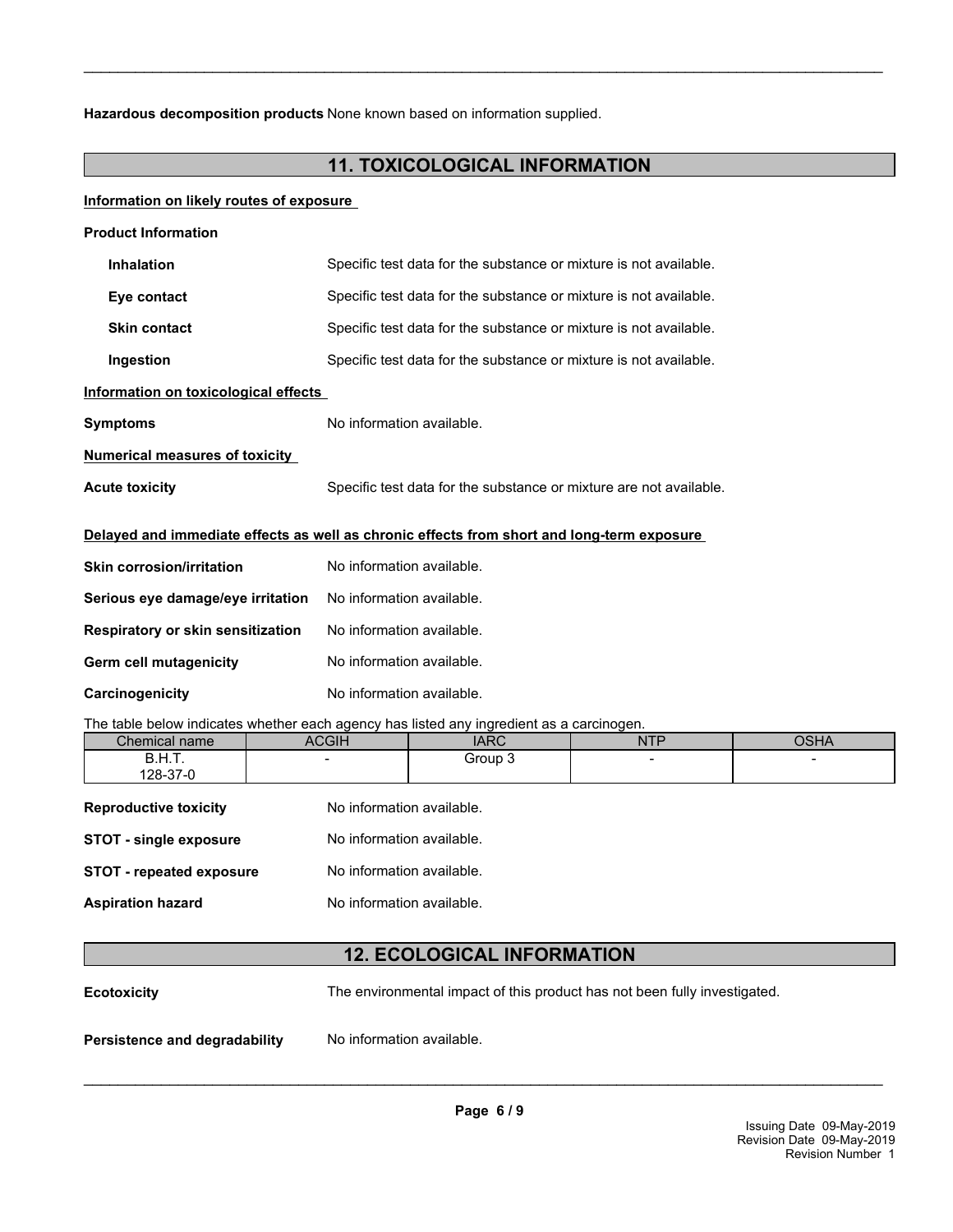| <b>Bioaccumulation</b> |  |
|------------------------|--|
|                        |  |

There is no data for this product.

**Other adverse effects** No information available.

# **13. DISPOSAL CONSIDERATIONS**

 $\_$  ,  $\_$  ,  $\_$  ,  $\_$  ,  $\_$  ,  $\_$  ,  $\_$  ,  $\_$  ,  $\_$  ,  $\_$  ,  $\_$  ,  $\_$  ,  $\_$  ,  $\_$  ,  $\_$  ,  $\_$  ,  $\_$  ,  $\_$  ,  $\_$  ,  $\_$  ,  $\_$  ,  $\_$  ,  $\_$  ,  $\_$  ,  $\_$  ,  $\_$  ,  $\_$  ,  $\_$  ,  $\_$  ,  $\_$  ,  $\_$  ,  $\_$  ,  $\_$  ,  $\_$  ,  $\_$  ,  $\_$  ,  $\_$  ,

| <b>Waste treatment methods</b>                                                                                                                                                                                                            |                                                                                                                                                                                                                                                                                                           |
|-------------------------------------------------------------------------------------------------------------------------------------------------------------------------------------------------------------------------------------------|-----------------------------------------------------------------------------------------------------------------------------------------------------------------------------------------------------------------------------------------------------------------------------------------------------------|
| Waste from residues/unused<br>products                                                                                                                                                                                                    | Dispose of in accordance with local regulations. Dispose of waste in accordance with<br>environmental legislation.                                                                                                                                                                                        |
| <b>Contaminated packaging</b>                                                                                                                                                                                                             | Do not reuse empty containers.                                                                                                                                                                                                                                                                            |
|                                                                                                                                                                                                                                           | <b>14. TRANSPORT INFORMATION</b>                                                                                                                                                                                                                                                                          |
| <b>DOT</b>                                                                                                                                                                                                                                | Not regulated                                                                                                                                                                                                                                                                                             |
| <b>IATA</b>                                                                                                                                                                                                                               |                                                                                                                                                                                                                                                                                                           |
| UN/ID no<br><b>Proper Shipping Name</b><br><b>Hazard Class</b><br>Packing group<br><b>ERG Code</b><br><b>Description</b>                                                                                                                  | <b>UN3082</b><br>ENVIRONMENTALLY HAZARDOUS SUBSTANCE, LIQUID, N.O.S.<br>9<br>Ш<br>91<br>UN3082, Environmentally hazardous substance, liquid, n.o.s. (BENZYL BENZOATE), 9, III                                                                                                                             |
| <b>IMDG</b>                                                                                                                                                                                                                               |                                                                                                                                                                                                                                                                                                           |
| UN/ID no<br><b>Proper Shipping Name</b><br><b>Hazard Class</b><br>Packing group<br>EmS No.<br><b>Special Provisions</b><br><b>Marine pollutant</b>                                                                                        | <b>UN3082</b><br>ENVIRONMENTALLY HAZARDOUS SUBSTANCE, LIQUID, N.O.S.<br>9<br>Ш<br>F-A, S-F<br>274, 335<br>This product contains a chemical which is listed as a marine pollutant according to<br><b>IMDG/IMO</b><br>UN3082, Environmentally hazardous substance, liquid, n.o.s. (BENZYL BENZOATE), 9, III |
| <b>Description</b>                                                                                                                                                                                                                        |                                                                                                                                                                                                                                                                                                           |
| <b>ADR</b><br>UN/ID no<br><b>Proper Shipping Name</b><br><b>Hazard Class</b><br>Packing group<br><b>Classification code</b><br><b>Tunnel restriction code</b><br><b>Special Provisions</b><br><b>Description</b><br><b>ADR/RID-Labels</b> | <b>UN3082</b><br>ENVIRONMENTALLY HAZARDOUS SUBSTANCE, LIQUID, N.O.S.<br>9<br>Ш<br>M6<br>E<br>274, 335, 601, 375<br>UN3082, Environmentally hazardous substance, liquid, n.o.s. (BENZYL BENZOATE), 9, III<br>9                                                                                             |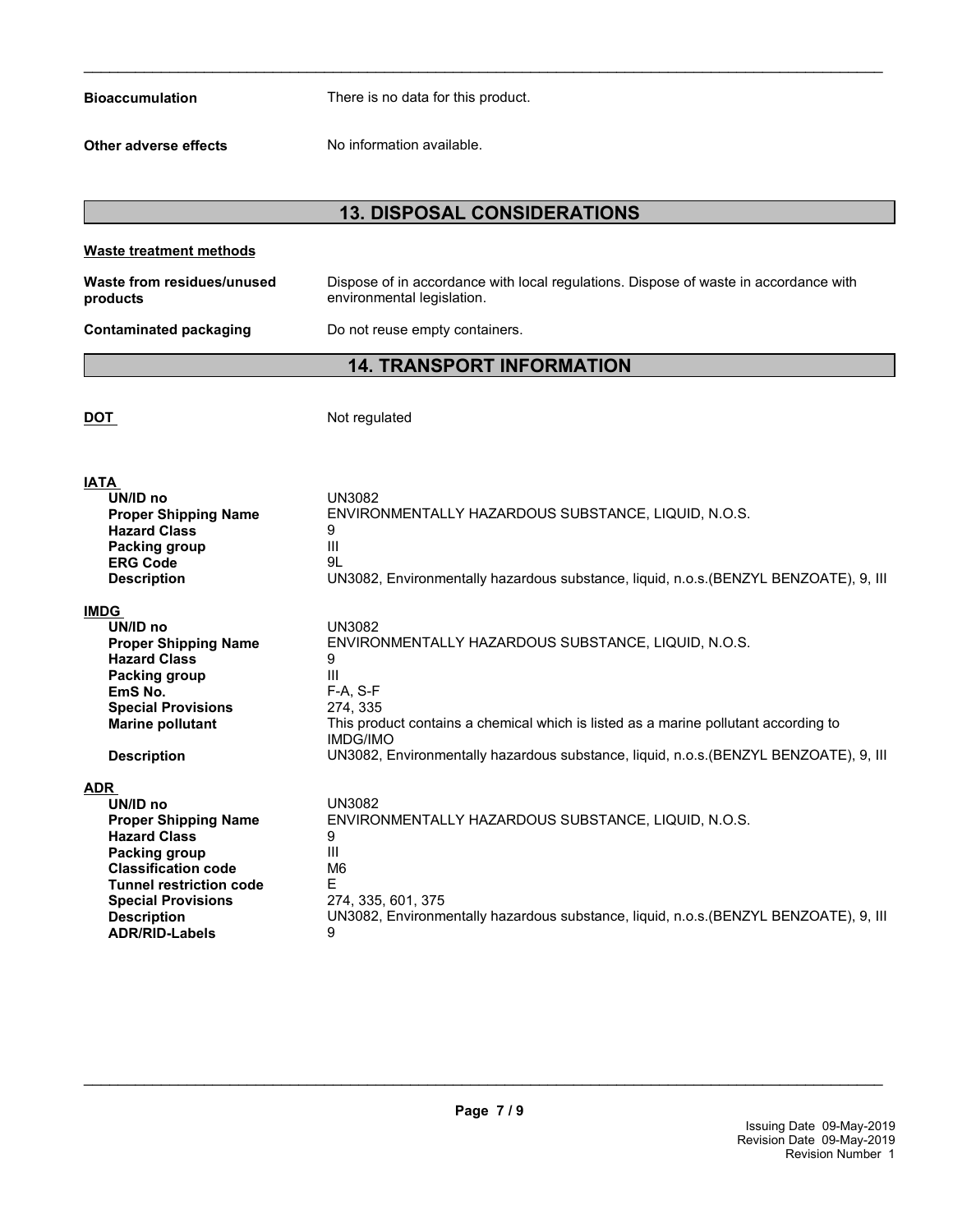

# **15. REGULATORY INFORMATION**

 $\_$  ,  $\_$  ,  $\_$  ,  $\_$  ,  $\_$  ,  $\_$  ,  $\_$  ,  $\_$  ,  $\_$  ,  $\_$  ,  $\_$  ,  $\_$  ,  $\_$  ,  $\_$  ,  $\_$  ,  $\_$  ,  $\_$  ,  $\_$  ,  $\_$  ,  $\_$  ,  $\_$  ,  $\_$  ,  $\_$  ,  $\_$  ,  $\_$  ,  $\_$  ,  $\_$  ,  $\_$  ,  $\_$  ,  $\_$  ,  $\_$  ,  $\_$  ,  $\_$  ,  $\_$  ,  $\_$  ,  $\_$  ,  $\_$  ,

| International Inventories |                   |
|---------------------------|-------------------|
| <b>TSCA</b>               | Complies          |
| <b>DSL/NDSL</b>           | Complies          |
| <b>EINECS/ELINCS</b>      | Complies          |
| <b>ENCS</b>               | No data available |
| <b>IECSC</b>              | Complies          |
| <b>KECL</b>               | No data available |
| <b>PICCS</b>              | Complies          |
| <b>NZIoC</b>              | No data available |
| <b>AICS</b>               | Complies          |
| <b>TCSI</b>               | No data available |

**Legend:**

**TSCA** - United States Toxic Substances Control Act Section 8(b) Inventory

**DSL/NDSL** - Canadian Domestic Substances List/Non-Domestic Substances List

**EINECS/ELINCS** - European Inventory of Existing Chemical Substances/European List of Notified Chemical Substances

**ENCS** - Japan Existing and New Chemical Substances

**IECSC** - China Inventory of Existing Chemical Substances

**KECL** - Korean Existing and Evaluated Chemical Substances

**PICCS** - Philippines Inventory of Chemicals and Chemical Substances

**NZIoC** - New Zealand Inventory of Chemicals

**AICS** - Australian Inventory of Chemical Substances

**TCSI** - Taiwan Chemical Substance Inventory

#### **US Federal Regulations**

#### **SARA 313**

Section 313 of Title III of the Superfund Amendments and Reauthorization Act of 1986 (SARA). This product does not contain any chemicals which are subject to the reporting requirements of the Act and Title 40 of the Code of Federal Regulations, Part 372.

#### **SARA 311/312 Hazard Categories**

| Yes |
|-----|
| Yes |
| N٥  |
| No. |
| N٥  |
|     |

#### **CWA (Clean Water Act)**

This product does not contain any substances regulated as pollutants pursuant to the Clean Water Act (40 CFR 122.21 and 40 CFR 122.42).

#### **CERCLA**

This material, as supplied, does not contain any substances regulated as hazardous substances under the Comprehensive Environmental Response Compensation and Liability Act (CERCLA) (40 CFR 302) or the Superfund Amendments and Reauthorization Act (SARA) (40 CFR 355). There may be specific reporting requirements at the local, regional, or state level pertaining to releases of this material.